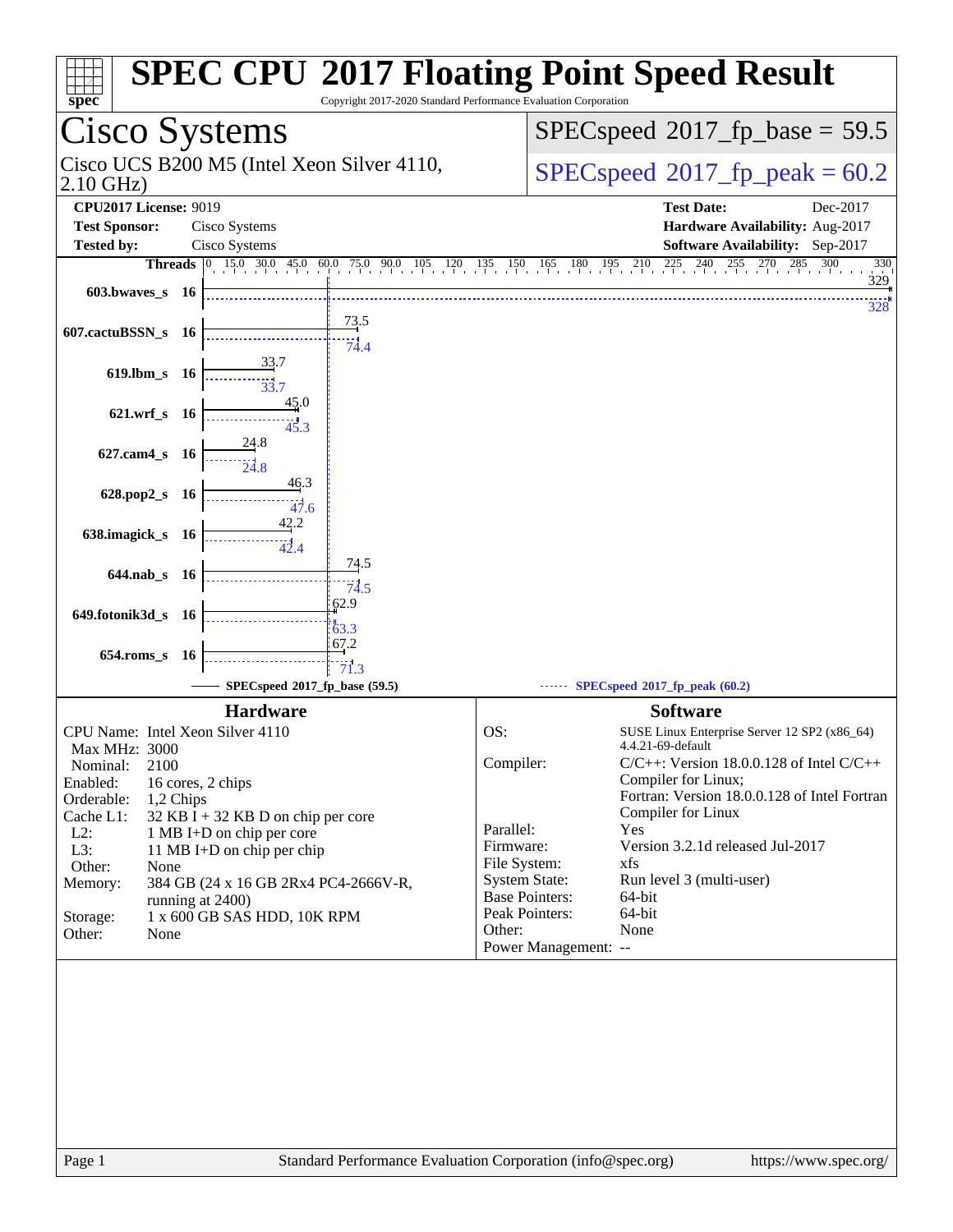

Copyright 2017-2020 Standard Performance Evaluation Corporation

## Cisco Systems

2.10 GHz) Cisco UCS B200 M5 (Intel Xeon Silver 4110,  $SPECspeed@2017\_fp\_peak = 60.2$  $SPECspeed@2017\_fp\_peak = 60.2$ 

 $SPECspeed^{\circ}2017\_fp\_base = 59.5$  $SPECspeed^{\circ}2017\_fp\_base = 59.5$ 

**[CPU2017 License:](http://www.spec.org/auto/cpu2017/Docs/result-fields.html#CPU2017License)** 9019 **[Test Date:](http://www.spec.org/auto/cpu2017/Docs/result-fields.html#TestDate)** Dec-2017 **[Test Sponsor:](http://www.spec.org/auto/cpu2017/Docs/result-fields.html#TestSponsor)** Cisco Systems **[Hardware Availability:](http://www.spec.org/auto/cpu2017/Docs/result-fields.html#HardwareAvailability)** Aug-2017 **[Tested by:](http://www.spec.org/auto/cpu2017/Docs/result-fields.html#Testedby)** Cisco Systems **[Software Availability:](http://www.spec.org/auto/cpu2017/Docs/result-fields.html#SoftwareAvailability)** Sep-2017

#### **[Results Table](http://www.spec.org/auto/cpu2017/Docs/result-fields.html#ResultsTable)**

|                            | <b>Base</b>    |                |              |                |       | <b>Peak</b>    |       |                |                |              |                |              |                |              |
|----------------------------|----------------|----------------|--------------|----------------|-------|----------------|-------|----------------|----------------|--------------|----------------|--------------|----------------|--------------|
| <b>Benchmark</b>           | <b>Threads</b> | <b>Seconds</b> | <b>Ratio</b> | <b>Seconds</b> | Ratio | <b>Seconds</b> | Ratio | <b>Threads</b> | <b>Seconds</b> | <b>Ratio</b> | <b>Seconds</b> | <b>Ratio</b> | <b>Seconds</b> | <b>Ratio</b> |
| $603.bwaves$ s             | 16             | 179            | 329          | 180            | 328   | 179            | 329   | 16             | 179            | 329          | 180            | 328          | 180            | <b>328</b>   |
| 607.cactuBSSN s            | 16             | 227            | 73.5         | 227            | 73.5  | 226            | 73.9  | 16             | 225            | 74.0         | 224            | 74.5         | 224            | 74.4         |
| $619.$ lbm s               | 16             | 155            | 33.7         | 155            | 33.8  | 155            | 33.7  | 16             | 156            | 33.7         | 155            | 33.7         | 156            | 33.7         |
| $621$ .wrf s               | 16             | 294            | 45.0         | 299            | 44.2  | 289            | 45.8  | 16             | 292            | 45.3         | 296            | 44.8         | 290            | 45.6         |
| $627$ .cam4 s              | 16             | 358            | 24.8         | 357            | 24.8  | 359            | 24.7  | 16             | 359            | 24.7         | 358            | 24.8         | 358            | 24.8         |
| $628.pop2_s$               | 16             | 256            | 46.3         | 256            | 46.3  | 255            | 46.5  | 16             | 250            | 47.5         | 249            | 47.6         | 249            | 47.7         |
| 638.imagick_s              | 16             | 342            | 42.2         | 342            | 42.2  | 341            | 42.2  | 16             | 342            | 42.2         | 340            | 42.4         | 341            | 42.4         |
| $644$ .nab s               | 16             | 234            | 74.5         | 234            | 74.5  | 235            | 74.5  | 16             | 235            | 74.5         | 234            | 74.6         | 235            | 74.5         |
| 649.fotonik3d s            | 16             | 143            | 63.7         | 146            | 62.5  | 145            | 62.9  | 16             | 144            | 63.4         | 144            | 63.3         | 146            | 62.5         |
| $654$ .roms s              | 16             | 233            | 67.5         | 234            | 67.2  | 234            | 67.2  | 16             | 221            | 71.3         | 221            | 71.3         | 221            | 71.4         |
| $SPECspeed*2017$ fp base = |                |                | 59.5         |                |       |                |       |                |                |              |                |              |                |              |

**[SPECspeed](http://www.spec.org/auto/cpu2017/Docs/result-fields.html#SPECspeed2017fppeak)[2017\\_fp\\_peak =](http://www.spec.org/auto/cpu2017/Docs/result-fields.html#SPECspeed2017fppeak) 60.2**

Results appear in the [order in which they were run.](http://www.spec.org/auto/cpu2017/Docs/result-fields.html#RunOrder) Bold underlined text [indicates a median measurement](http://www.spec.org/auto/cpu2017/Docs/result-fields.html#Median).

#### **[Operating System Notes](http://www.spec.org/auto/cpu2017/Docs/result-fields.html#OperatingSystemNotes)**

Stack size set to unlimited using "ulimit -s unlimited"

#### **[General Notes](http://www.spec.org/auto/cpu2017/Docs/result-fields.html#GeneralNotes)**

Environment variables set by runcpu before the start of the run: KMP\_AFFINITY = "granularity=fine,compact" LD\_LIBRARY\_PATH = "/home/cpu2017/lib/ia32:/home/cpu2017/lib/intel64:/home/cpu2017/je5.0.1-32:/home/cpu2017/je5.0.1-64" OMP\_STACKSIZE = "192M"

 Binaries compiled on a system with 1x Intel Core i7-4790 CPU + 32GB RAM memory using Redhat Enterprise Linux 7.4 Transparent Huge Pages enabled by default Prior to runcpu invocation Filesystem page cache synced and cleared with: sync; echo 3> /proc/sys/vm/drop\_caches

#### **[Platform Notes](http://www.spec.org/auto/cpu2017/Docs/result-fields.html#PlatformNotes)**

BIOS Settings: Intel HyperThreading Technology set to Disabled CPU performance set to Enterprise Power Performance Tuning set to OS SNC set to Disabled IMC Interleaving set to Auto Patrol Scrub set to Disabled Sysinfo program /home/cpu2017/bin/sysinfo Rev: r5797 of 2017-06-14 96c45e4568ad54c135fd618bcc091c0f

**(Continued on next page)**

| https://www.spec.org/ |  |
|-----------------------|--|
|                       |  |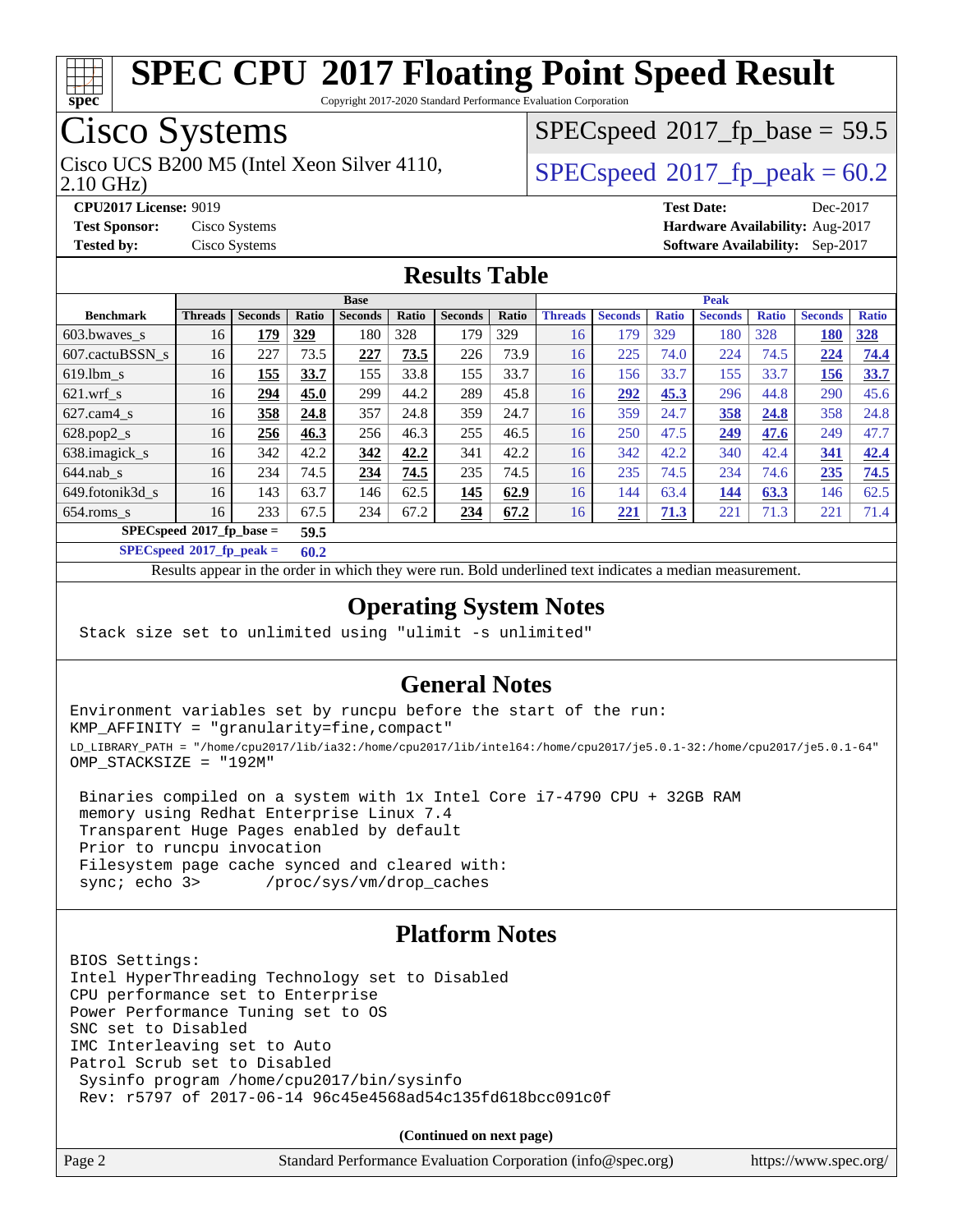| S1 | Dе | L. |  |
|----|----|----|--|

Cisco Systems

Cisco UCS B200 M5 (Intel Xeon Silver 4110,<br>2.10 GHz)

# **[SPEC CPU](http://www.spec.org/auto/cpu2017/Docs/result-fields.html#SPECCPU2017FloatingPointSpeedResult)[2017 Floating Point Speed Result](http://www.spec.org/auto/cpu2017/Docs/result-fields.html#SPECCPU2017FloatingPointSpeedResult)**

 $SPECspeed^{\circ}2017$  $SPECspeed^{\circ}2017$  fp peak = 60.2

 $SPECspeed^{\circ}2017\_fp\_base = 59.5$  $SPECspeed^{\circ}2017\_fp\_base = 59.5$ 

Copyright 2017-2020 Standard Performance Evaluation Corporation

#### Page 3 Standard Performance Evaluation Corporation [\(info@spec.org\)](mailto:info@spec.org) <https://www.spec.org/> **[CPU2017 License:](http://www.spec.org/auto/cpu2017/Docs/result-fields.html#CPU2017License)** 9019 **[Test Date:](http://www.spec.org/auto/cpu2017/Docs/result-fields.html#TestDate)** Dec-2017 **[Test Sponsor:](http://www.spec.org/auto/cpu2017/Docs/result-fields.html#TestSponsor)** Cisco Systems **[Hardware Availability:](http://www.spec.org/auto/cpu2017/Docs/result-fields.html#HardwareAvailability)** Aug-2017 **[Tested by:](http://www.spec.org/auto/cpu2017/Docs/result-fields.html#Testedby)** Cisco Systems **[Software Availability:](http://www.spec.org/auto/cpu2017/Docs/result-fields.html#SoftwareAvailability)** Sep-2017 **[Platform Notes \(Continued\)](http://www.spec.org/auto/cpu2017/Docs/result-fields.html#PlatformNotes)** running on linux-qc7k Fri Dec 1 06:55:13 2017 SUT (System Under Test) info as seen by some common utilities. For more information on this section, see <https://www.spec.org/cpu2017/Docs/config.html#sysinfo> From /proc/cpuinfo model name : Intel(R) Xeon(R) Silver 4110 CPU @ 2.10GHz 2 "physical id"s (chips) 16 "processors" cores, siblings (Caution: counting these is hw and system dependent. The following excerpts from /proc/cpuinfo might not be reliable. Use with caution.) cpu cores : 8 siblings : 8 physical 0: cores 0 1 2 3 4 5 6 7 physical 1: cores 0 1 2 3 4 5 6 7 From lscpu: Architecture: x86\_64 CPU op-mode(s): 32-bit, 64-bit Byte Order: Little Endian  $CPU(s):$  16 On-line CPU(s) list: 0-15 Thread(s) per core: 1 Core(s) per socket: 8 Socket(s): 2 NUMA node(s): 2 Vendor ID: GenuineIntel CPU family: 6 Model: 85 Model name:  $Intel(R)$  Xeon(R) Silver 4110 CPU @ 2.10GHz Stepping: 4 CPU MHz: 1209.905 CPU max MHz: 3000.0000 CPU min MHz: 800.0000 BogoMIPS: 4200.00 Virtualization: VT-x L1d cache: 32K L1i cache: 32K L2 cache: 1024K L3 cache: 11264K NUMA node0 CPU(s): 0-7 NUMA node1 CPU(s): 8-15 Flags: fpu vme de pse tsc msr pae mce cx8 apic sep mtrr pge mca cmov pat pse36 clflush dts acpi mmx fxsr sse sse2 ss ht tm pbe syscall nx pdpe1gb rdtscp lm constant\_tsc art arch\_perfmon pebs bts rep\_good nopl xtopology nonstop\_tsc aperfmperf eagerfpu pni pclmulqdq dtes64 monitor ds\_cpl vmx smx est tm2 ssse3 sdbg **(Continued on next page)**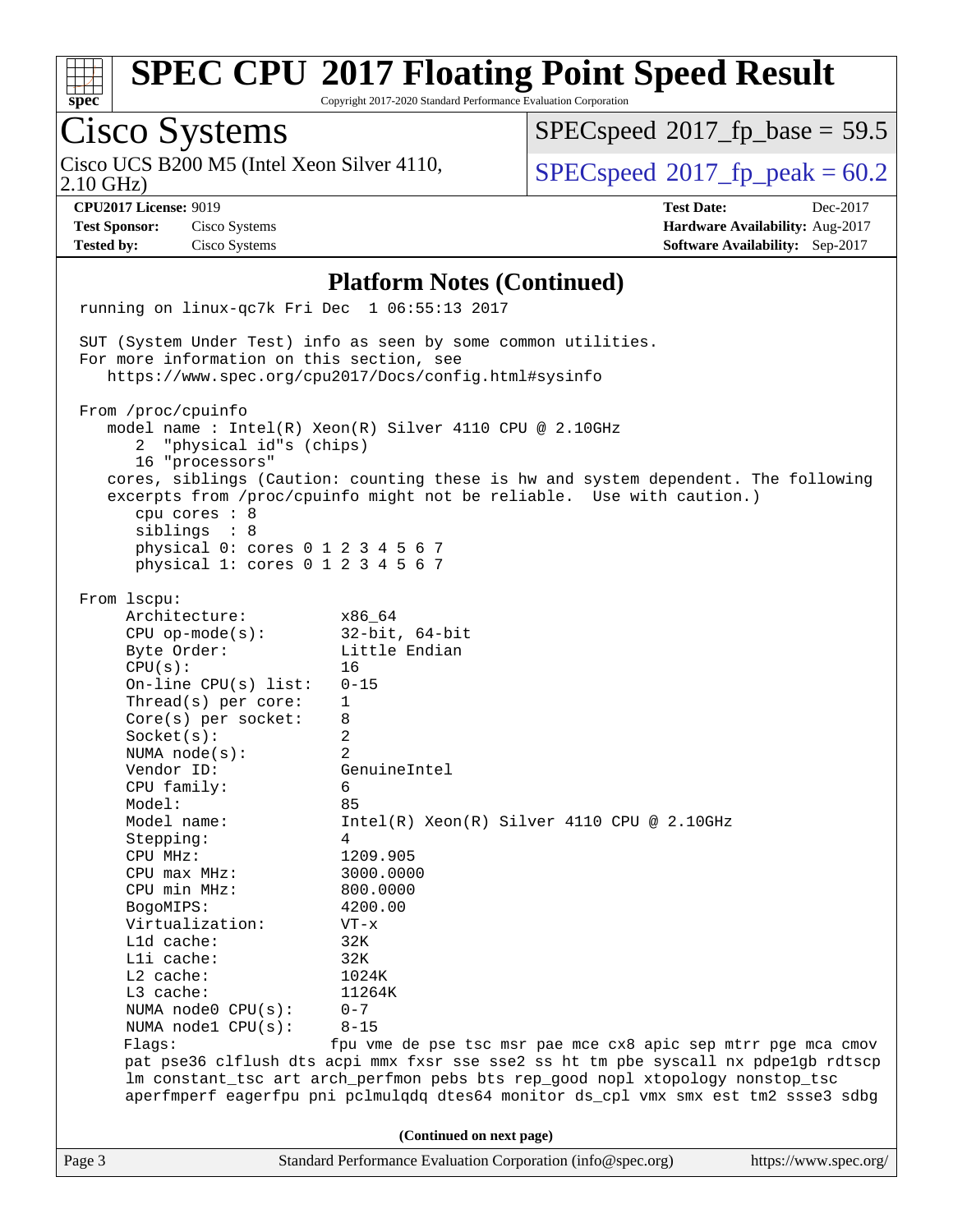

Copyright 2017-2020 Standard Performance Evaluation Corporation

Page 4 Standard Performance Evaluation Corporation [\(info@spec.org\)](mailto:info@spec.org) <https://www.spec.org/> Cisco Systems 2.10 GHz) Cisco UCS B200 M5 (Intel Xeon Silver 4110,  $SPECspeed@2017\_fp\_peak = 60.2$  $SPECspeed@2017\_fp\_peak = 60.2$  $SPECspeed^{\circ}2017\_fp\_base = 59.5$  $SPECspeed^{\circ}2017\_fp\_base = 59.5$ **[CPU2017 License:](http://www.spec.org/auto/cpu2017/Docs/result-fields.html#CPU2017License)** 9019 **[Test Date:](http://www.spec.org/auto/cpu2017/Docs/result-fields.html#TestDate)** Dec-2017 **[Test Sponsor:](http://www.spec.org/auto/cpu2017/Docs/result-fields.html#TestSponsor)** Cisco Systems **[Hardware Availability:](http://www.spec.org/auto/cpu2017/Docs/result-fields.html#HardwareAvailability)** Aug-2017 **[Tested by:](http://www.spec.org/auto/cpu2017/Docs/result-fields.html#Testedby)** Cisco Systems **[Software Availability:](http://www.spec.org/auto/cpu2017/Docs/result-fields.html#SoftwareAvailability)** Sep-2017 **[Platform Notes \(Continued\)](http://www.spec.org/auto/cpu2017/Docs/result-fields.html#PlatformNotes)** fma cx16 xtpr pdcm pcid dca sse4\_1 sse4\_2 x2apic movbe popcnt tsc\_deadline\_timer aes xsave avx f16c rdrand lahf\_lm abm 3dnowprefetch ida arat epb pln pts dtherm hwp hwp\_act\_window hwp\_epp hwp\_pkg\_req intel\_pt tpr\_shadow vnmi flexpriority ept vpid fsgsbase tsc\_adjust bmi1 hle avx2 smep bmi2 erms invpcid rtm cqm mpx avx512f avx512dq rdseed adx smap clflushopt clwb avx512cd avx512bw avx512vl xsaveopt xsavec xgetbv1 cqm\_llc cqm\_occup\_llc /proc/cpuinfo cache data cache size : 11264 KB From numactl --hardware WARNING: a numactl 'node' might or might not correspond to a physical chip. available: 2 nodes (0-1) node 0 cpus: 0 1 2 3 4 5 6 7 node 0 size: 192830 MB node 0 free: 190311 MB node 1 cpus: 8 9 10 11 12 13 14 15 node 1 size: 193504 MB node 1 free: 187608 MB node distances: node 0 1 0: 10 21 1: 21 10 From /proc/meminfo MemTotal: 395606600 kB HugePages\_Total: 0 Hugepagesize: 2048 kB From /etc/\*release\* /etc/\*version\* SuSE-release: SUSE Linux Enterprise Server 12 (x86\_64) VERSION = 12 PATCHLEVEL = 2 # This file is deprecated and will be removed in a future service pack or release. # Please check /etc/os-release for details about this release. os-release: NAME="SLES" VERSION="12-SP2" VERSION\_ID="12.2" PRETTY\_NAME="SUSE Linux Enterprise Server 12 SP2" ID="sles" ANSI\_COLOR="0;32" CPE\_NAME="cpe:/o:suse:sles:12:sp2" uname -a: Linux linux-qc7k 4.4.21-69-default #1 SMP Tue Oct 25 10:58:20 UTC 2016 (9464f67) **(Continued on next page)**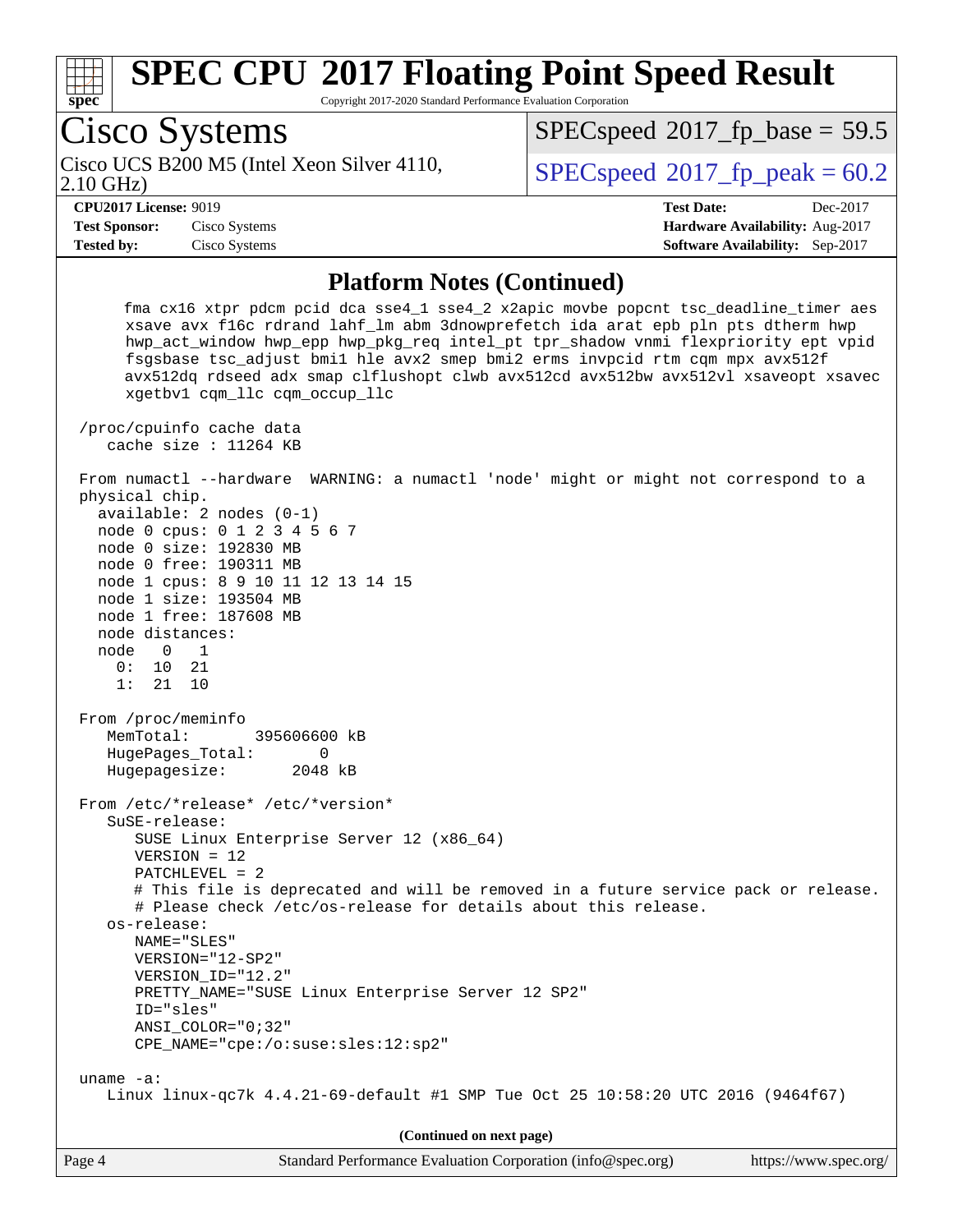

Copyright 2017-2020 Standard Performance Evaluation Corporation

## Cisco Systems

2.10 GHz) Cisco UCS B200 M5 (Intel Xeon Silver 4110,  $SPECspeed@2017\_fp\_peak = 60.2$  $SPECspeed@2017\_fp\_peak = 60.2$ 

 $SPECspeed^{\circ}2017\_fp\_base = 59.5$  $SPECspeed^{\circ}2017\_fp\_base = 59.5$ 

**[Test Sponsor:](http://www.spec.org/auto/cpu2017/Docs/result-fields.html#TestSponsor)** Cisco Systems **[Hardware Availability:](http://www.spec.org/auto/cpu2017/Docs/result-fields.html#HardwareAvailability)** Aug-2017

**[CPU2017 License:](http://www.spec.org/auto/cpu2017/Docs/result-fields.html#CPU2017License)** 9019 **[Test Date:](http://www.spec.org/auto/cpu2017/Docs/result-fields.html#TestDate)** Dec-2017 **[Tested by:](http://www.spec.org/auto/cpu2017/Docs/result-fields.html#Testedby)** Cisco Systems **[Software Availability:](http://www.spec.org/auto/cpu2017/Docs/result-fields.html#SoftwareAvailability)** Sep-2017

#### **[Platform Notes \(Continued\)](http://www.spec.org/auto/cpu2017/Docs/result-fields.html#PlatformNotes)**

x86\_64 x86\_64 x86\_64 GNU/Linux

run-level 3 Jan 8 05:16

 SPEC is set to: /home/cpu2017 Filesystem Type Size Used Avail Use% Mounted on<br>
/dev/sdal xfs 224G 68G 156G 31% / /dev/sda1 xfs 224G 68G 156G 31% /

 Additional information from dmidecode follows. WARNING: Use caution when you interpret this section. The 'dmidecode' program reads system data which is "intended to allow hardware to be accurately determined", but the intent may not be met, as there are frequent changes to hardware, firmware, and the "DMTF SMBIOS" standard. BIOS Cisco Systems, Inc. B200M5.3.2.1d.5.0727171353 07/27/2017

Memory:

24x 0xCE00 M393A2G40EB2-CTD 16 GB 2 rank 2666, configured at 2400

(End of data from sysinfo program)

#### **[Compiler Version Notes](http://www.spec.org/auto/cpu2017/Docs/result-fields.html#CompilerVersionNotes)** ============================================================================== C | 619.1bm s(base, peak) 638.imagick s(base, peak) | 644.nab\_s(base, peak) ----------------------------------------------------------------------------- icc (ICC) 18.0.0 20170811 Copyright (C) 1985-2017 Intel Corporation. All rights reserved. ------------------------------------------------------------------------------ ============================================================================== C++, C, Fortran | 607.cactuBSSN\_s(base, peak) ----------------------------------------------------------------------------- icpc (ICC) 18.0.0 20170811 Copyright (C) 1985-2017 Intel Corporation. All rights reserved. icc (ICC) 18.0.0 20170811 Copyright (C) 1985-2017 Intel Corporation. All rights reserved. ifort (IFORT) 18.0.0 20170811 Copyright (C) 1985-2017 Intel Corporation. All rights reserved. ------------------------------------------------------------------------------ ============================================================================== Fortran | 603.bwaves\_s(base, peak) 649.fotonik3d\_s(base, peak) | 654.roms\_s(base, peak) ----------------------------------------------------------------------------- ifort (IFORT) 18.0.0 20170811 Copyright (C) 1985-2017 Intel Corporation. All rights reserved. ------------------------------------------------------------------------------ **(Continued on next page)**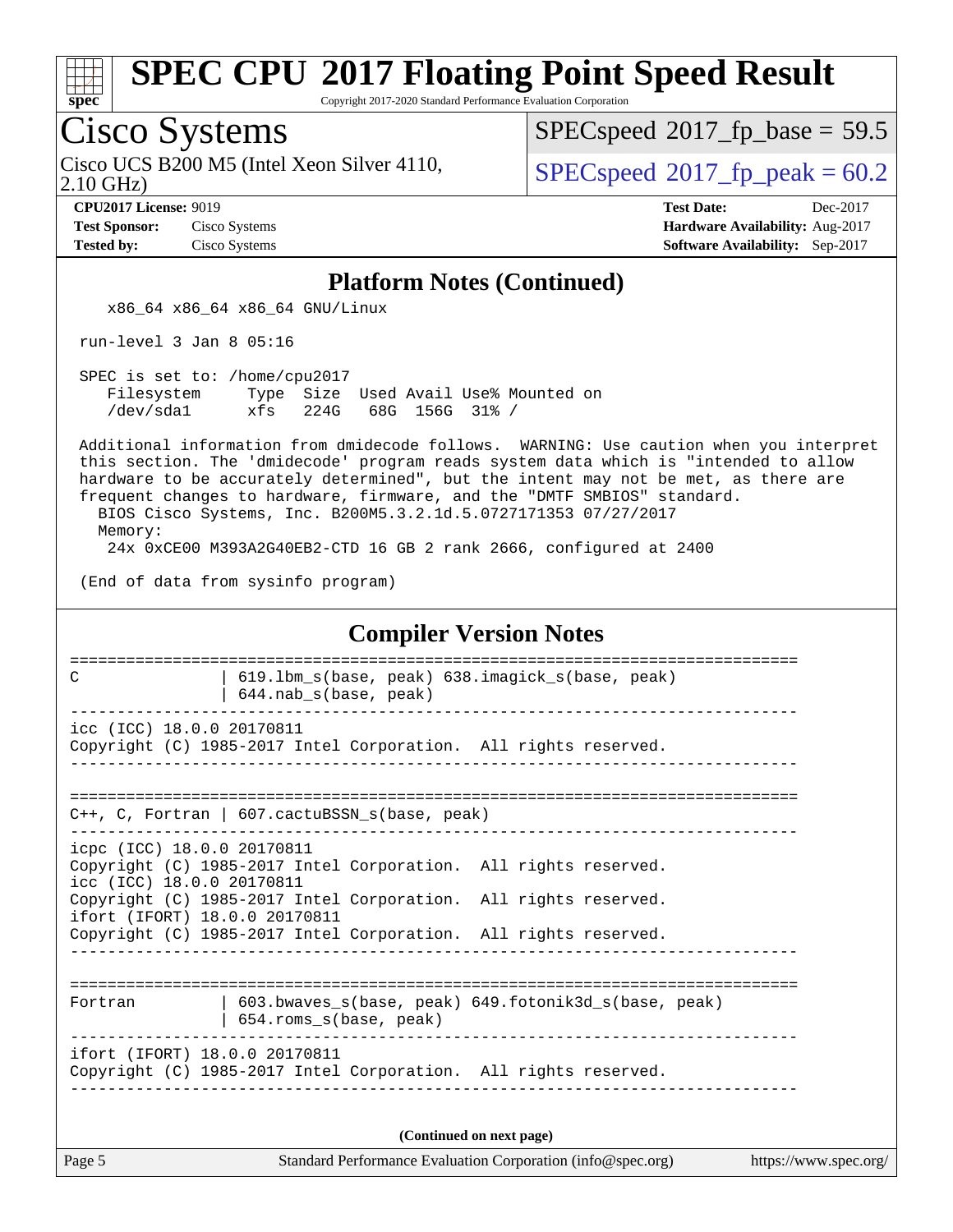

Copyright 2017-2020 Standard Performance Evaluation Corporation

### Cisco Systems

2.10 GHz) Cisco UCS B200 M5 (Intel Xeon Silver 4110,  $\vert$  [SPECspeed](http://www.spec.org/auto/cpu2017/Docs/result-fields.html#SPECspeed2017fppeak)®[2017\\_fp\\_peak = 6](http://www.spec.org/auto/cpu2017/Docs/result-fields.html#SPECspeed2017fppeak)0.2

 $SPECspeed*2017_fp\_base = 59.5$  $SPECspeed*2017_fp\_base = 59.5$ 

**[CPU2017 License:](http://www.spec.org/auto/cpu2017/Docs/result-fields.html#CPU2017License)** 9019 **[Test Date:](http://www.spec.org/auto/cpu2017/Docs/result-fields.html#TestDate)** Dec-2017 **[Test Sponsor:](http://www.spec.org/auto/cpu2017/Docs/result-fields.html#TestSponsor)** Cisco Systems **[Hardware Availability:](http://www.spec.org/auto/cpu2017/Docs/result-fields.html#HardwareAvailability)** Aug-2017 **[Tested by:](http://www.spec.org/auto/cpu2017/Docs/result-fields.html#Testedby)** Cisco Systems **[Software Availability:](http://www.spec.org/auto/cpu2017/Docs/result-fields.html#SoftwareAvailability)** Sep-2017

#### **[Compiler Version Notes \(Continued\)](http://www.spec.org/auto/cpu2017/Docs/result-fields.html#CompilerVersionNotes)**

| Fortran, C                | 621.wrf $s(base, peak)$ 627.cam4 $s(base, peak)$<br>$628.$ pop $2_s(base, peak)$                 |  |
|---------------------------|--------------------------------------------------------------------------------------------------|--|
| icc (ICC) 18.0.0 20170811 | ifort (IFORT) 18.0.0 20170811<br>Copyright (C) 1985-2017 Intel Corporation. All rights reserved. |  |
|                           | Copyright (C) 1985-2017 Intel Corporation. All rights reserved.                                  |  |

#### **[Base Compiler Invocation](http://www.spec.org/auto/cpu2017/Docs/result-fields.html#BaseCompilerInvocation)**

[C benchmarks](http://www.spec.org/auto/cpu2017/Docs/result-fields.html#Cbenchmarks):

[icc](http://www.spec.org/cpu2017/results/res2017q4/cpu2017-20171211-01564.flags.html#user_CCbase_intel_icc_18.0_66fc1ee009f7361af1fbd72ca7dcefbb700085f36577c54f309893dd4ec40d12360134090235512931783d35fd58c0460139e722d5067c5574d8eaf2b3e37e92)

[Fortran benchmarks](http://www.spec.org/auto/cpu2017/Docs/result-fields.html#Fortranbenchmarks): [ifort](http://www.spec.org/cpu2017/results/res2017q4/cpu2017-20171211-01564.flags.html#user_FCbase_intel_ifort_18.0_8111460550e3ca792625aed983ce982f94888b8b503583aa7ba2b8303487b4d8a21a13e7191a45c5fd58ff318f48f9492884d4413fa793fd88dd292cad7027ca)

[Benchmarks using both Fortran and C](http://www.spec.org/auto/cpu2017/Docs/result-fields.html#BenchmarksusingbothFortranandC): [ifort](http://www.spec.org/cpu2017/results/res2017q4/cpu2017-20171211-01564.flags.html#user_CC_FCbase_intel_ifort_18.0_8111460550e3ca792625aed983ce982f94888b8b503583aa7ba2b8303487b4d8a21a13e7191a45c5fd58ff318f48f9492884d4413fa793fd88dd292cad7027ca) [icc](http://www.spec.org/cpu2017/results/res2017q4/cpu2017-20171211-01564.flags.html#user_CC_FCbase_intel_icc_18.0_66fc1ee009f7361af1fbd72ca7dcefbb700085f36577c54f309893dd4ec40d12360134090235512931783d35fd58c0460139e722d5067c5574d8eaf2b3e37e92)

[Benchmarks using Fortran, C, and C++:](http://www.spec.org/auto/cpu2017/Docs/result-fields.html#BenchmarksusingFortranCandCXX) [icpc](http://www.spec.org/cpu2017/results/res2017q4/cpu2017-20171211-01564.flags.html#user_CC_CXX_FCbase_intel_icpc_18.0_c510b6838c7f56d33e37e94d029a35b4a7bccf4766a728ee175e80a419847e808290a9b78be685c44ab727ea267ec2f070ec5dc83b407c0218cded6866a35d07) [icc](http://www.spec.org/cpu2017/results/res2017q4/cpu2017-20171211-01564.flags.html#user_CC_CXX_FCbase_intel_icc_18.0_66fc1ee009f7361af1fbd72ca7dcefbb700085f36577c54f309893dd4ec40d12360134090235512931783d35fd58c0460139e722d5067c5574d8eaf2b3e37e92) [ifort](http://www.spec.org/cpu2017/results/res2017q4/cpu2017-20171211-01564.flags.html#user_CC_CXX_FCbase_intel_ifort_18.0_8111460550e3ca792625aed983ce982f94888b8b503583aa7ba2b8303487b4d8a21a13e7191a45c5fd58ff318f48f9492884d4413fa793fd88dd292cad7027ca)

### **[Base Portability Flags](http://www.spec.org/auto/cpu2017/Docs/result-fields.html#BasePortabilityFlags)**

 603.bwaves\_s: [-DSPEC\\_LP64](http://www.spec.org/cpu2017/results/res2017q4/cpu2017-20171211-01564.flags.html#suite_basePORTABILITY603_bwaves_s_DSPEC_LP64) 607.cactuBSSN\_s: [-DSPEC\\_LP64](http://www.spec.org/cpu2017/results/res2017q4/cpu2017-20171211-01564.flags.html#suite_basePORTABILITY607_cactuBSSN_s_DSPEC_LP64) 619.lbm\_s: [-DSPEC\\_LP64](http://www.spec.org/cpu2017/results/res2017q4/cpu2017-20171211-01564.flags.html#suite_basePORTABILITY619_lbm_s_DSPEC_LP64) 621.wrf\_s: [-DSPEC\\_LP64](http://www.spec.org/cpu2017/results/res2017q4/cpu2017-20171211-01564.flags.html#suite_basePORTABILITY621_wrf_s_DSPEC_LP64) [-DSPEC\\_CASE\\_FLAG](http://www.spec.org/cpu2017/results/res2017q4/cpu2017-20171211-01564.flags.html#b621.wrf_s_baseCPORTABILITY_DSPEC_CASE_FLAG) [-convert big\\_endian](http://www.spec.org/cpu2017/results/res2017q4/cpu2017-20171211-01564.flags.html#user_baseFPORTABILITY621_wrf_s_convert_big_endian_c3194028bc08c63ac5d04de18c48ce6d347e4e562e8892b8bdbdc0214820426deb8554edfa529a3fb25a586e65a3d812c835984020483e7e73212c4d31a38223) 627.cam4\_s: [-DSPEC\\_LP64](http://www.spec.org/cpu2017/results/res2017q4/cpu2017-20171211-01564.flags.html#suite_basePORTABILITY627_cam4_s_DSPEC_LP64) [-DSPEC\\_CASE\\_FLAG](http://www.spec.org/cpu2017/results/res2017q4/cpu2017-20171211-01564.flags.html#b627.cam4_s_baseCPORTABILITY_DSPEC_CASE_FLAG) 628.pop2\_s: [-DSPEC\\_LP64](http://www.spec.org/cpu2017/results/res2017q4/cpu2017-20171211-01564.flags.html#suite_basePORTABILITY628_pop2_s_DSPEC_LP64) [-DSPEC\\_CASE\\_FLAG](http://www.spec.org/cpu2017/results/res2017q4/cpu2017-20171211-01564.flags.html#b628.pop2_s_baseCPORTABILITY_DSPEC_CASE_FLAG) [-convert big\\_endian](http://www.spec.org/cpu2017/results/res2017q4/cpu2017-20171211-01564.flags.html#user_baseFPORTABILITY628_pop2_s_convert_big_endian_c3194028bc08c63ac5d04de18c48ce6d347e4e562e8892b8bdbdc0214820426deb8554edfa529a3fb25a586e65a3d812c835984020483e7e73212c4d31a38223) [-assume byterecl](http://www.spec.org/cpu2017/results/res2017q4/cpu2017-20171211-01564.flags.html#user_baseFPORTABILITY628_pop2_s_assume_byterecl_7e47d18b9513cf18525430bbf0f2177aa9bf368bc7a059c09b2c06a34b53bd3447c950d3f8d6c70e3faf3a05c8557d66a5798b567902e8849adc142926523472) 638.imagick\_s: [-DSPEC\\_LP64](http://www.spec.org/cpu2017/results/res2017q4/cpu2017-20171211-01564.flags.html#suite_basePORTABILITY638_imagick_s_DSPEC_LP64) 644.nab\_s: [-DSPEC\\_LP64](http://www.spec.org/cpu2017/results/res2017q4/cpu2017-20171211-01564.flags.html#suite_basePORTABILITY644_nab_s_DSPEC_LP64) 649.fotonik3d\_s: [-DSPEC\\_LP64](http://www.spec.org/cpu2017/results/res2017q4/cpu2017-20171211-01564.flags.html#suite_basePORTABILITY649_fotonik3d_s_DSPEC_LP64) 654.roms\_s: [-DSPEC\\_LP64](http://www.spec.org/cpu2017/results/res2017q4/cpu2017-20171211-01564.flags.html#suite_basePORTABILITY654_roms_s_DSPEC_LP64)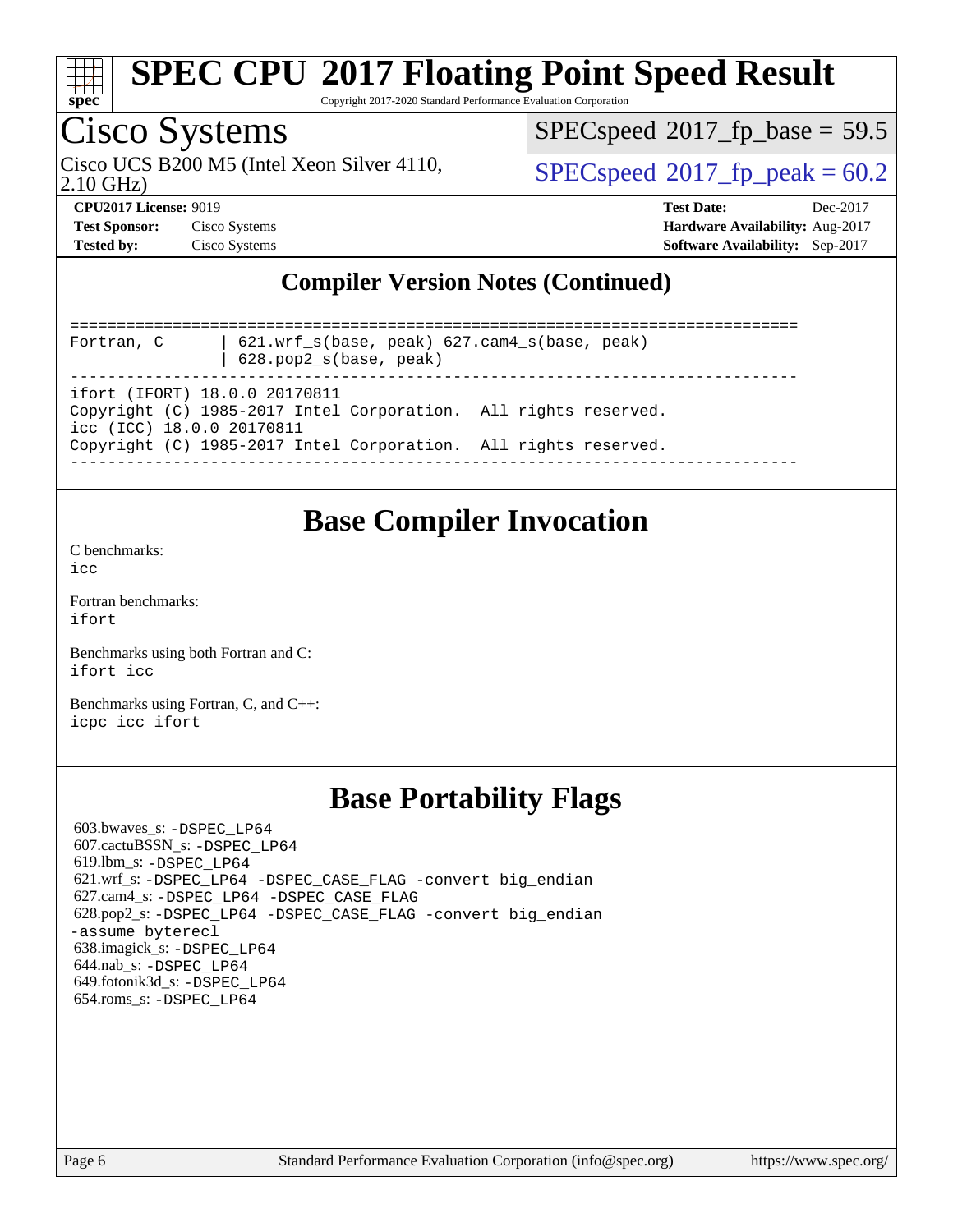

Copyright 2017-2020 Standard Performance Evaluation Corporation

### Cisco Systems

2.10 GHz) Cisco UCS B200 M5 (Intel Xeon Silver 4110,  $\vert$  [SPECspeed](http://www.spec.org/auto/cpu2017/Docs/result-fields.html#SPECspeed2017fppeak)®[2017\\_fp\\_peak = 6](http://www.spec.org/auto/cpu2017/Docs/result-fields.html#SPECspeed2017fppeak)0.2

 $SPECspeed^{\circ}2017\_fp\_base = 59.5$  $SPECspeed^{\circ}2017\_fp\_base = 59.5$ 

**[Test Sponsor:](http://www.spec.org/auto/cpu2017/Docs/result-fields.html#TestSponsor)** Cisco Systems **[Hardware Availability:](http://www.spec.org/auto/cpu2017/Docs/result-fields.html#HardwareAvailability)** Aug-2017 **[Tested by:](http://www.spec.org/auto/cpu2017/Docs/result-fields.html#Testedby)** Cisco Systems **[Software Availability:](http://www.spec.org/auto/cpu2017/Docs/result-fields.html#SoftwareAvailability)** Sep-2017

**[CPU2017 License:](http://www.spec.org/auto/cpu2017/Docs/result-fields.html#CPU2017License)** 9019 **[Test Date:](http://www.spec.org/auto/cpu2017/Docs/result-fields.html#TestDate)** Dec-2017

### **[Base Optimization Flags](http://www.spec.org/auto/cpu2017/Docs/result-fields.html#BaseOptimizationFlags)**

#### [C benchmarks](http://www.spec.org/auto/cpu2017/Docs/result-fields.html#Cbenchmarks):

[-xCORE-AVX512](http://www.spec.org/cpu2017/results/res2017q4/cpu2017-20171211-01564.flags.html#user_CCbase_f-xCORE-AVX512) [-ipo](http://www.spec.org/cpu2017/results/res2017q4/cpu2017-20171211-01564.flags.html#user_CCbase_f-ipo) [-O3](http://www.spec.org/cpu2017/results/res2017q4/cpu2017-20171211-01564.flags.html#user_CCbase_f-O3) [-no-prec-div](http://www.spec.org/cpu2017/results/res2017q4/cpu2017-20171211-01564.flags.html#user_CCbase_f-no-prec-div) [-qopt-prefetch](http://www.spec.org/cpu2017/results/res2017q4/cpu2017-20171211-01564.flags.html#user_CCbase_f-qopt-prefetch) [-ffinite-math-only](http://www.spec.org/cpu2017/results/res2017q4/cpu2017-20171211-01564.flags.html#user_CCbase_f_finite_math_only_cb91587bd2077682c4b38af759c288ed7c732db004271a9512da14a4f8007909a5f1427ecbf1a0fb78ff2a814402c6114ac565ca162485bbcae155b5e4258871) [-qopt-mem-layout-trans=3](http://www.spec.org/cpu2017/results/res2017q4/cpu2017-20171211-01564.flags.html#user_CCbase_f-qopt-mem-layout-trans_de80db37974c74b1f0e20d883f0b675c88c3b01e9d123adea9b28688d64333345fb62bc4a798493513fdb68f60282f9a726aa07f478b2f7113531aecce732043) [-qopenmp](http://www.spec.org/cpu2017/results/res2017q4/cpu2017-20171211-01564.flags.html#user_CCbase_qopenmp_16be0c44f24f464004c6784a7acb94aca937f053568ce72f94b139a11c7c168634a55f6653758ddd83bcf7b8463e8028bb0b48b77bcddc6b78d5d95bb1df2967) [-DSPEC\\_OPENMP](http://www.spec.org/cpu2017/results/res2017q4/cpu2017-20171211-01564.flags.html#suite_CCbase_DSPEC_OPENMP) [Fortran benchmarks:](http://www.spec.org/auto/cpu2017/Docs/result-fields.html#Fortranbenchmarks)

| -DSPEC OPENMP -xCORE-AVX512 -ipo -03 -no-prec-div -qopt-prefetch |
|------------------------------------------------------------------|
| -ffinite-math-only -qopt-mem-layout-trans=3 -qopenmp             |
| -nostandard-realloc-lhs -align array32byte                       |

[Benchmarks using both Fortran and C](http://www.spec.org/auto/cpu2017/Docs/result-fields.html#BenchmarksusingbothFortranandC):

[-xCORE-AVX512](http://www.spec.org/cpu2017/results/res2017q4/cpu2017-20171211-01564.flags.html#user_CC_FCbase_f-xCORE-AVX512) [-ipo](http://www.spec.org/cpu2017/results/res2017q4/cpu2017-20171211-01564.flags.html#user_CC_FCbase_f-ipo) [-O3](http://www.spec.org/cpu2017/results/res2017q4/cpu2017-20171211-01564.flags.html#user_CC_FCbase_f-O3) [-no-prec-div](http://www.spec.org/cpu2017/results/res2017q4/cpu2017-20171211-01564.flags.html#user_CC_FCbase_f-no-prec-div) [-qopt-prefetch](http://www.spec.org/cpu2017/results/res2017q4/cpu2017-20171211-01564.flags.html#user_CC_FCbase_f-qopt-prefetch) [-ffinite-math-only](http://www.spec.org/cpu2017/results/res2017q4/cpu2017-20171211-01564.flags.html#user_CC_FCbase_f_finite_math_only_cb91587bd2077682c4b38af759c288ed7c732db004271a9512da14a4f8007909a5f1427ecbf1a0fb78ff2a814402c6114ac565ca162485bbcae155b5e4258871) [-qopt-mem-layout-trans=3](http://www.spec.org/cpu2017/results/res2017q4/cpu2017-20171211-01564.flags.html#user_CC_FCbase_f-qopt-mem-layout-trans_de80db37974c74b1f0e20d883f0b675c88c3b01e9d123adea9b28688d64333345fb62bc4a798493513fdb68f60282f9a726aa07f478b2f7113531aecce732043) [-qopenmp](http://www.spec.org/cpu2017/results/res2017q4/cpu2017-20171211-01564.flags.html#user_CC_FCbase_qopenmp_16be0c44f24f464004c6784a7acb94aca937f053568ce72f94b139a11c7c168634a55f6653758ddd83bcf7b8463e8028bb0b48b77bcddc6b78d5d95bb1df2967) [-DSPEC\\_OPENMP](http://www.spec.org/cpu2017/results/res2017q4/cpu2017-20171211-01564.flags.html#suite_CC_FCbase_DSPEC_OPENMP) [-nostandard-realloc-lhs](http://www.spec.org/cpu2017/results/res2017q4/cpu2017-20171211-01564.flags.html#user_CC_FCbase_f_2003_std_realloc_82b4557e90729c0f113870c07e44d33d6f5a304b4f63d4c15d2d0f1fab99f5daaed73bdb9275d9ae411527f28b936061aa8b9c8f2d63842963b95c9dd6426b8a) [-align array32byte](http://www.spec.org/cpu2017/results/res2017q4/cpu2017-20171211-01564.flags.html#user_CC_FCbase_align_array32byte_b982fe038af199962ba9a80c053b8342c548c85b40b8e86eb3cc33dee0d7986a4af373ac2d51c3f7cf710a18d62fdce2948f201cd044323541f22fc0fffc51b6)

[Benchmarks using Fortran, C, and C++](http://www.spec.org/auto/cpu2017/Docs/result-fields.html#BenchmarksusingFortranCandCXX):

[-xCORE-AVX512](http://www.spec.org/cpu2017/results/res2017q4/cpu2017-20171211-01564.flags.html#user_CC_CXX_FCbase_f-xCORE-AVX512) [-ipo](http://www.spec.org/cpu2017/results/res2017q4/cpu2017-20171211-01564.flags.html#user_CC_CXX_FCbase_f-ipo) [-O3](http://www.spec.org/cpu2017/results/res2017q4/cpu2017-20171211-01564.flags.html#user_CC_CXX_FCbase_f-O3) [-no-prec-div](http://www.spec.org/cpu2017/results/res2017q4/cpu2017-20171211-01564.flags.html#user_CC_CXX_FCbase_f-no-prec-div) [-qopt-prefetch](http://www.spec.org/cpu2017/results/res2017q4/cpu2017-20171211-01564.flags.html#user_CC_CXX_FCbase_f-qopt-prefetch) [-ffinite-math-only](http://www.spec.org/cpu2017/results/res2017q4/cpu2017-20171211-01564.flags.html#user_CC_CXX_FCbase_f_finite_math_only_cb91587bd2077682c4b38af759c288ed7c732db004271a9512da14a4f8007909a5f1427ecbf1a0fb78ff2a814402c6114ac565ca162485bbcae155b5e4258871) [-qopt-mem-layout-trans=3](http://www.spec.org/cpu2017/results/res2017q4/cpu2017-20171211-01564.flags.html#user_CC_CXX_FCbase_f-qopt-mem-layout-trans_de80db37974c74b1f0e20d883f0b675c88c3b01e9d123adea9b28688d64333345fb62bc4a798493513fdb68f60282f9a726aa07f478b2f7113531aecce732043) [-qopenmp](http://www.spec.org/cpu2017/results/res2017q4/cpu2017-20171211-01564.flags.html#user_CC_CXX_FCbase_qopenmp_16be0c44f24f464004c6784a7acb94aca937f053568ce72f94b139a11c7c168634a55f6653758ddd83bcf7b8463e8028bb0b48b77bcddc6b78d5d95bb1df2967) [-DSPEC\\_OPENMP](http://www.spec.org/cpu2017/results/res2017q4/cpu2017-20171211-01564.flags.html#suite_CC_CXX_FCbase_DSPEC_OPENMP) [-nostandard-realloc-lhs](http://www.spec.org/cpu2017/results/res2017q4/cpu2017-20171211-01564.flags.html#user_CC_CXX_FCbase_f_2003_std_realloc_82b4557e90729c0f113870c07e44d33d6f5a304b4f63d4c15d2d0f1fab99f5daaed73bdb9275d9ae411527f28b936061aa8b9c8f2d63842963b95c9dd6426b8a) [-align array32byte](http://www.spec.org/cpu2017/results/res2017q4/cpu2017-20171211-01564.flags.html#user_CC_CXX_FCbase_align_array32byte_b982fe038af199962ba9a80c053b8342c548c85b40b8e86eb3cc33dee0d7986a4af373ac2d51c3f7cf710a18d62fdce2948f201cd044323541f22fc0fffc51b6)

### **[Base Other Flags](http://www.spec.org/auto/cpu2017/Docs/result-fields.html#BaseOtherFlags)**

[C benchmarks](http://www.spec.org/auto/cpu2017/Docs/result-fields.html#Cbenchmarks):  $-m64 - std= c11$  $-m64 - std= c11$ 

[Fortran benchmarks](http://www.spec.org/auto/cpu2017/Docs/result-fields.html#Fortranbenchmarks): [-m64](http://www.spec.org/cpu2017/results/res2017q4/cpu2017-20171211-01564.flags.html#user_FCbase_intel_intel64_18.0_af43caccfc8ded86e7699f2159af6efc7655f51387b94da716254467f3c01020a5059329e2569e4053f409e7c9202a7efc638f7a6d1ffb3f52dea4a3e31d82ab)

[Benchmarks using both Fortran and C](http://www.spec.org/auto/cpu2017/Docs/result-fields.html#BenchmarksusingbothFortranandC):  $-m64$   $-std=cl1$ 

[Benchmarks using Fortran, C, and C++:](http://www.spec.org/auto/cpu2017/Docs/result-fields.html#BenchmarksusingFortranCandCXX)  $-m64 - std= c11$  $-m64 - std= c11$ 

### **[Peak Compiler Invocation](http://www.spec.org/auto/cpu2017/Docs/result-fields.html#PeakCompilerInvocation)**

[C benchmarks](http://www.spec.org/auto/cpu2017/Docs/result-fields.html#Cbenchmarks): [icc](http://www.spec.org/cpu2017/results/res2017q4/cpu2017-20171211-01564.flags.html#user_CCpeak_intel_icc_18.0_66fc1ee009f7361af1fbd72ca7dcefbb700085f36577c54f309893dd4ec40d12360134090235512931783d35fd58c0460139e722d5067c5574d8eaf2b3e37e92)

[Fortran benchmarks](http://www.spec.org/auto/cpu2017/Docs/result-fields.html#Fortranbenchmarks): [ifort](http://www.spec.org/cpu2017/results/res2017q4/cpu2017-20171211-01564.flags.html#user_FCpeak_intel_ifort_18.0_8111460550e3ca792625aed983ce982f94888b8b503583aa7ba2b8303487b4d8a21a13e7191a45c5fd58ff318f48f9492884d4413fa793fd88dd292cad7027ca)

**(Continued on next page)**

Page 7 Standard Performance Evaluation Corporation [\(info@spec.org\)](mailto:info@spec.org) <https://www.spec.org/>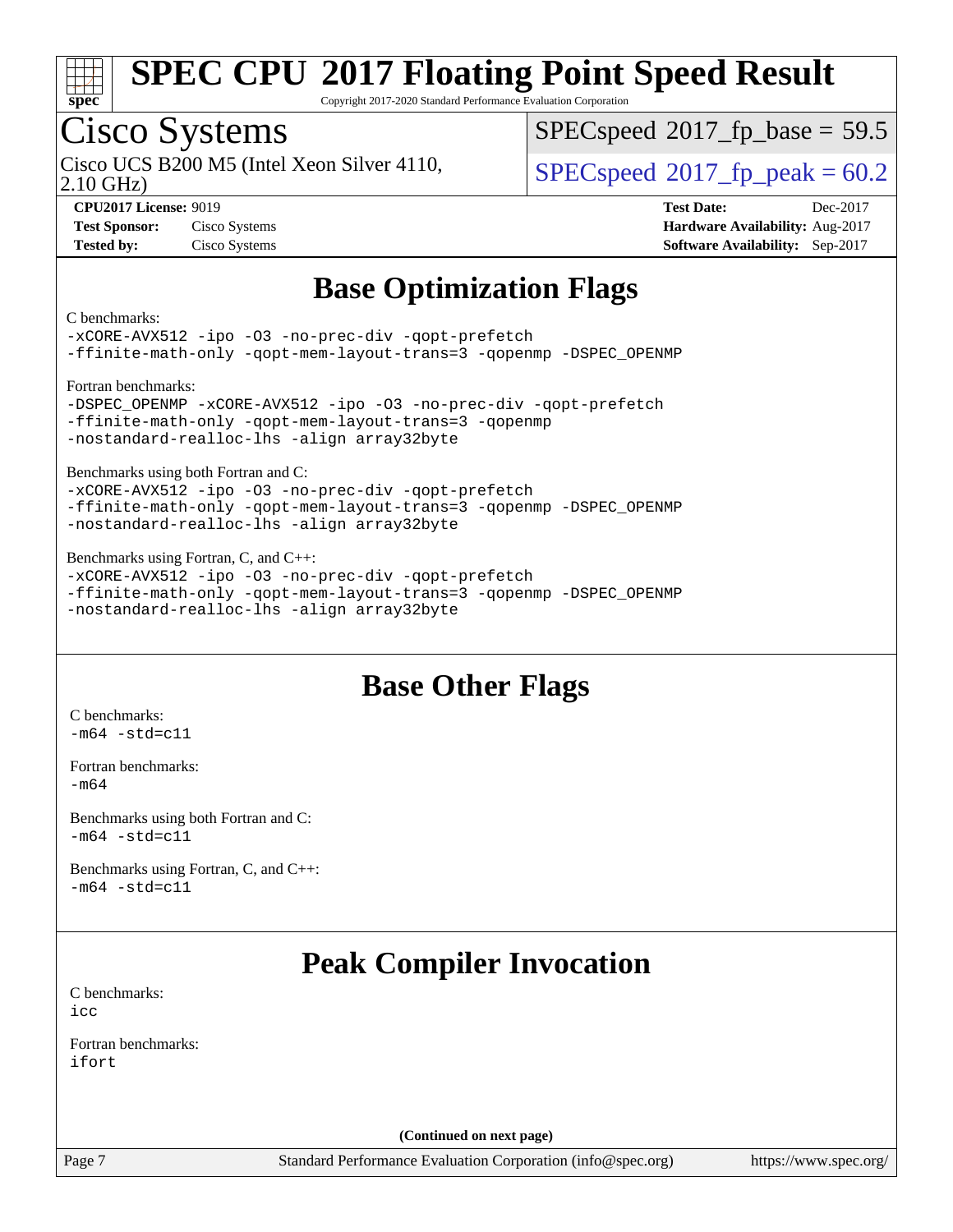

Copyright 2017-2020 Standard Performance Evaluation Corporation

### Cisco Systems

2.10 GHz) Cisco UCS B200 M5 (Intel Xeon Silver 4110,  $SPECspeed@2017\_fp\_peak = 60.2$  $SPECspeed@2017\_fp\_peak = 60.2$ 

 $SPECspeed^{\circ}2017\_fp\_base = 59.5$  $SPECspeed^{\circ}2017\_fp\_base = 59.5$ 

**[CPU2017 License:](http://www.spec.org/auto/cpu2017/Docs/result-fields.html#CPU2017License)** 9019 **[Test Date:](http://www.spec.org/auto/cpu2017/Docs/result-fields.html#TestDate)** Dec-2017 **[Test Sponsor:](http://www.spec.org/auto/cpu2017/Docs/result-fields.html#TestSponsor)** Cisco Systems **[Hardware Availability:](http://www.spec.org/auto/cpu2017/Docs/result-fields.html#HardwareAvailability)** Aug-2017 **[Tested by:](http://www.spec.org/auto/cpu2017/Docs/result-fields.html#Testedby)** Cisco Systems **[Software Availability:](http://www.spec.org/auto/cpu2017/Docs/result-fields.html#SoftwareAvailability)** Sep-2017

### **[Peak Compiler Invocation \(Continued\)](http://www.spec.org/auto/cpu2017/Docs/result-fields.html#PeakCompilerInvocation)**

[Benchmarks using both Fortran and C](http://www.spec.org/auto/cpu2017/Docs/result-fields.html#BenchmarksusingbothFortranandC): [ifort](http://www.spec.org/cpu2017/results/res2017q4/cpu2017-20171211-01564.flags.html#user_CC_FCpeak_intel_ifort_18.0_8111460550e3ca792625aed983ce982f94888b8b503583aa7ba2b8303487b4d8a21a13e7191a45c5fd58ff318f48f9492884d4413fa793fd88dd292cad7027ca) [icc](http://www.spec.org/cpu2017/results/res2017q4/cpu2017-20171211-01564.flags.html#user_CC_FCpeak_intel_icc_18.0_66fc1ee009f7361af1fbd72ca7dcefbb700085f36577c54f309893dd4ec40d12360134090235512931783d35fd58c0460139e722d5067c5574d8eaf2b3e37e92)

[Benchmarks using Fortran, C, and C++:](http://www.spec.org/auto/cpu2017/Docs/result-fields.html#BenchmarksusingFortranCandCXX) [icpc](http://www.spec.org/cpu2017/results/res2017q4/cpu2017-20171211-01564.flags.html#user_CC_CXX_FCpeak_intel_icpc_18.0_c510b6838c7f56d33e37e94d029a35b4a7bccf4766a728ee175e80a419847e808290a9b78be685c44ab727ea267ec2f070ec5dc83b407c0218cded6866a35d07) [icc](http://www.spec.org/cpu2017/results/res2017q4/cpu2017-20171211-01564.flags.html#user_CC_CXX_FCpeak_intel_icc_18.0_66fc1ee009f7361af1fbd72ca7dcefbb700085f36577c54f309893dd4ec40d12360134090235512931783d35fd58c0460139e722d5067c5574d8eaf2b3e37e92) [ifort](http://www.spec.org/cpu2017/results/res2017q4/cpu2017-20171211-01564.flags.html#user_CC_CXX_FCpeak_intel_ifort_18.0_8111460550e3ca792625aed983ce982f94888b8b503583aa7ba2b8303487b4d8a21a13e7191a45c5fd58ff318f48f9492884d4413fa793fd88dd292cad7027ca)

**[Peak Portability Flags](http://www.spec.org/auto/cpu2017/Docs/result-fields.html#PeakPortabilityFlags)**

Same as Base Portability Flags

**[Peak Optimization Flags](http://www.spec.org/auto/cpu2017/Docs/result-fields.html#PeakOptimizationFlags)**

[C benchmarks](http://www.spec.org/auto/cpu2017/Docs/result-fields.html#Cbenchmarks):

 619.lbm\_s: [-prof-gen](http://www.spec.org/cpu2017/results/res2017q4/cpu2017-20171211-01564.flags.html#user_peakPASS1_CFLAGSPASS1_LDFLAGS619_lbm_s_prof_gen_5aa4926d6013ddb2a31985c654b3eb18169fc0c6952a63635c234f711e6e63dd76e94ad52365559451ec499a2cdb89e4dc58ba4c67ef54ca681ffbe1461d6b36)(pass 1) [-prof-use](http://www.spec.org/cpu2017/results/res2017q4/cpu2017-20171211-01564.flags.html#user_peakPASS2_CFLAGSPASS2_LDFLAGS619_lbm_s_prof_use_1a21ceae95f36a2b53c25747139a6c16ca95bd9def2a207b4f0849963b97e94f5260e30a0c64f4bb623698870e679ca08317ef8150905d41bd88c6f78df73f19)(pass 2) [-O2](http://www.spec.org/cpu2017/results/res2017q4/cpu2017-20171211-01564.flags.html#user_peakPASS1_COPTIMIZE619_lbm_s_f-O2) [-xCORE-AVX512](http://www.spec.org/cpu2017/results/res2017q4/cpu2017-20171211-01564.flags.html#user_peakPASS2_COPTIMIZE619_lbm_s_f-xCORE-AVX512) [-qopt-prefetch](http://www.spec.org/cpu2017/results/res2017q4/cpu2017-20171211-01564.flags.html#user_peakPASS1_COPTIMIZEPASS2_COPTIMIZE619_lbm_s_f-qopt-prefetch) [-ipo](http://www.spec.org/cpu2017/results/res2017q4/cpu2017-20171211-01564.flags.html#user_peakPASS2_COPTIMIZE619_lbm_s_f-ipo) [-O3](http://www.spec.org/cpu2017/results/res2017q4/cpu2017-20171211-01564.flags.html#user_peakPASS2_COPTIMIZE619_lbm_s_f-O3) [-ffinite-math-only](http://www.spec.org/cpu2017/results/res2017q4/cpu2017-20171211-01564.flags.html#user_peakPASS1_COPTIMIZEPASS2_COPTIMIZE619_lbm_s_f_finite_math_only_cb91587bd2077682c4b38af759c288ed7c732db004271a9512da14a4f8007909a5f1427ecbf1a0fb78ff2a814402c6114ac565ca162485bbcae155b5e4258871) [-no-prec-div](http://www.spec.org/cpu2017/results/res2017q4/cpu2017-20171211-01564.flags.html#user_peakPASS2_COPTIMIZE619_lbm_s_f-no-prec-div) [-qopt-mem-layout-trans=3](http://www.spec.org/cpu2017/results/res2017q4/cpu2017-20171211-01564.flags.html#user_peakPASS1_COPTIMIZEPASS2_COPTIMIZE619_lbm_s_f-qopt-mem-layout-trans_de80db37974c74b1f0e20d883f0b675c88c3b01e9d123adea9b28688d64333345fb62bc4a798493513fdb68f60282f9a726aa07f478b2f7113531aecce732043) [-DSPEC\\_SUPPRESS\\_OPENMP](http://www.spec.org/cpu2017/results/res2017q4/cpu2017-20171211-01564.flags.html#suite_peakPASS1_COPTIMIZE619_lbm_s_DSPEC_SUPPRESS_OPENMP) [-qopenmp](http://www.spec.org/cpu2017/results/res2017q4/cpu2017-20171211-01564.flags.html#user_peakPASS2_COPTIMIZE619_lbm_s_qopenmp_16be0c44f24f464004c6784a7acb94aca937f053568ce72f94b139a11c7c168634a55f6653758ddd83bcf7b8463e8028bb0b48b77bcddc6b78d5d95bb1df2967) [-DSPEC\\_OPENMP](http://www.spec.org/cpu2017/results/res2017q4/cpu2017-20171211-01564.flags.html#suite_peakPASS2_COPTIMIZE619_lbm_s_DSPEC_OPENMP) 638.imagick\_s: [-xCORE-AVX512](http://www.spec.org/cpu2017/results/res2017q4/cpu2017-20171211-01564.flags.html#user_peakCOPTIMIZE638_imagick_s_f-xCORE-AVX512) [-ipo](http://www.spec.org/cpu2017/results/res2017q4/cpu2017-20171211-01564.flags.html#user_peakCOPTIMIZE638_imagick_s_f-ipo) [-O3](http://www.spec.org/cpu2017/results/res2017q4/cpu2017-20171211-01564.flags.html#user_peakCOPTIMIZE638_imagick_s_f-O3) [-no-prec-div](http://www.spec.org/cpu2017/results/res2017q4/cpu2017-20171211-01564.flags.html#user_peakCOPTIMIZE638_imagick_s_f-no-prec-div) [-qopt-prefetch](http://www.spec.org/cpu2017/results/res2017q4/cpu2017-20171211-01564.flags.html#user_peakCOPTIMIZE638_imagick_s_f-qopt-prefetch) [-ffinite-math-only](http://www.spec.org/cpu2017/results/res2017q4/cpu2017-20171211-01564.flags.html#user_peakCOPTIMIZE638_imagick_s_f_finite_math_only_cb91587bd2077682c4b38af759c288ed7c732db004271a9512da14a4f8007909a5f1427ecbf1a0fb78ff2a814402c6114ac565ca162485bbcae155b5e4258871) [-qopt-mem-layout-trans=3](http://www.spec.org/cpu2017/results/res2017q4/cpu2017-20171211-01564.flags.html#user_peakCOPTIMIZE638_imagick_s_f-qopt-mem-layout-trans_de80db37974c74b1f0e20d883f0b675c88c3b01e9d123adea9b28688d64333345fb62bc4a798493513fdb68f60282f9a726aa07f478b2f7113531aecce732043) [-qopenmp](http://www.spec.org/cpu2017/results/res2017q4/cpu2017-20171211-01564.flags.html#user_peakCOPTIMIZE638_imagick_s_qopenmp_16be0c44f24f464004c6784a7acb94aca937f053568ce72f94b139a11c7c168634a55f6653758ddd83bcf7b8463e8028bb0b48b77bcddc6b78d5d95bb1df2967) [-DSPEC\\_OPENMP](http://www.spec.org/cpu2017/results/res2017q4/cpu2017-20171211-01564.flags.html#suite_peakCOPTIMIZE638_imagick_s_DSPEC_OPENMP) 644.nab\_s: Same as 638.imagick\_s [Fortran benchmarks](http://www.spec.org/auto/cpu2017/Docs/result-fields.html#Fortranbenchmarks): [-prof-gen](http://www.spec.org/cpu2017/results/res2017q4/cpu2017-20171211-01564.flags.html#user_FCpeak_prof_gen_5aa4926d6013ddb2a31985c654b3eb18169fc0c6952a63635c234f711e6e63dd76e94ad52365559451ec499a2cdb89e4dc58ba4c67ef54ca681ffbe1461d6b36)(pass 1) [-prof-use](http://www.spec.org/cpu2017/results/res2017q4/cpu2017-20171211-01564.flags.html#user_FCpeak_prof_use_1a21ceae95f36a2b53c25747139a6c16ca95bd9def2a207b4f0849963b97e94f5260e30a0c64f4bb623698870e679ca08317ef8150905d41bd88c6f78df73f19)(pass 2) [-DSPEC\\_SUPPRESS\\_OPENMP](http://www.spec.org/cpu2017/results/res2017q4/cpu2017-20171211-01564.flags.html#suite_FCpeak_DSPEC_SUPPRESS_OPENMP) -DSPEC OPENMP [-O2](http://www.spec.org/cpu2017/results/res2017q4/cpu2017-20171211-01564.flags.html#user_FCpeak_f-O2) [-xCORE-AVX512](http://www.spec.org/cpu2017/results/res2017q4/cpu2017-20171211-01564.flags.html#user_FCpeak_f-xCORE-AVX512) [-qopt-prefetch](http://www.spec.org/cpu2017/results/res2017q4/cpu2017-20171211-01564.flags.html#user_FCpeak_f-qopt-prefetch) [-ipo](http://www.spec.org/cpu2017/results/res2017q4/cpu2017-20171211-01564.flags.html#user_FCpeak_f-ipo) [-O3](http://www.spec.org/cpu2017/results/res2017q4/cpu2017-20171211-01564.flags.html#user_FCpeak_f-O3) [-ffinite-math-only](http://www.spec.org/cpu2017/results/res2017q4/cpu2017-20171211-01564.flags.html#user_FCpeak_f_finite_math_only_cb91587bd2077682c4b38af759c288ed7c732db004271a9512da14a4f8007909a5f1427ecbf1a0fb78ff2a814402c6114ac565ca162485bbcae155b5e4258871) [-no-prec-div](http://www.spec.org/cpu2017/results/res2017q4/cpu2017-20171211-01564.flags.html#user_FCpeak_f-no-prec-div) [-qopt-mem-layout-trans=3](http://www.spec.org/cpu2017/results/res2017q4/cpu2017-20171211-01564.flags.html#user_FCpeak_f-qopt-mem-layout-trans_de80db37974c74b1f0e20d883f0b675c88c3b01e9d123adea9b28688d64333345fb62bc4a798493513fdb68f60282f9a726aa07f478b2f7113531aecce732043) [-qopenmp](http://www.spec.org/cpu2017/results/res2017q4/cpu2017-20171211-01564.flags.html#user_FCpeak_qopenmp_16be0c44f24f464004c6784a7acb94aca937f053568ce72f94b139a11c7c168634a55f6653758ddd83bcf7b8463e8028bb0b48b77bcddc6b78d5d95bb1df2967) [-nostandard-realloc-lhs](http://www.spec.org/cpu2017/results/res2017q4/cpu2017-20171211-01564.flags.html#user_FCpeak_f_2003_std_realloc_82b4557e90729c0f113870c07e44d33d6f5a304b4f63d4c15d2d0f1fab99f5daaed73bdb9275d9ae411527f28b936061aa8b9c8f2d63842963b95c9dd6426b8a) [-align array32byte](http://www.spec.org/cpu2017/results/res2017q4/cpu2017-20171211-01564.flags.html#user_FCpeak_align_array32byte_b982fe038af199962ba9a80c053b8342c548c85b40b8e86eb3cc33dee0d7986a4af373ac2d51c3f7cf710a18d62fdce2948f201cd044323541f22fc0fffc51b6) [Benchmarks using both Fortran and C](http://www.spec.org/auto/cpu2017/Docs/result-fields.html#BenchmarksusingbothFortranandC): 621.wrf\_s: [-prof-gen](http://www.spec.org/cpu2017/results/res2017q4/cpu2017-20171211-01564.flags.html#user_peakPASS1_CFLAGSPASS1_FFLAGSPASS1_LDFLAGS621_wrf_s_prof_gen_5aa4926d6013ddb2a31985c654b3eb18169fc0c6952a63635c234f711e6e63dd76e94ad52365559451ec499a2cdb89e4dc58ba4c67ef54ca681ffbe1461d6b36)(pass 1) [-prof-use](http://www.spec.org/cpu2017/results/res2017q4/cpu2017-20171211-01564.flags.html#user_peakPASS2_CFLAGSPASS2_FFLAGSPASS2_LDFLAGS621_wrf_s_prof_use_1a21ceae95f36a2b53c25747139a6c16ca95bd9def2a207b4f0849963b97e94f5260e30a0c64f4bb623698870e679ca08317ef8150905d41bd88c6f78df73f19)(pass 2) [-O2](http://www.spec.org/cpu2017/results/res2017q4/cpu2017-20171211-01564.flags.html#user_peakPASS1_COPTIMIZEPASS1_FOPTIMIZE621_wrf_s_f-O2) [-xCORE-AVX512](http://www.spec.org/cpu2017/results/res2017q4/cpu2017-20171211-01564.flags.html#user_peakPASS2_COPTIMIZEPASS2_FOPTIMIZE621_wrf_s_f-xCORE-AVX512) [-qopt-prefetch](http://www.spec.org/cpu2017/results/res2017q4/cpu2017-20171211-01564.flags.html#user_peakPASS1_COPTIMIZEPASS1_FOPTIMIZEPASS2_COPTIMIZEPASS2_FOPTIMIZE621_wrf_s_f-qopt-prefetch) [-ipo](http://www.spec.org/cpu2017/results/res2017q4/cpu2017-20171211-01564.flags.html#user_peakPASS2_COPTIMIZEPASS2_FOPTIMIZE621_wrf_s_f-ipo) [-O3](http://www.spec.org/cpu2017/results/res2017q4/cpu2017-20171211-01564.flags.html#user_peakPASS2_COPTIMIZEPASS2_FOPTIMIZE621_wrf_s_f-O3) [-ffinite-math-only](http://www.spec.org/cpu2017/results/res2017q4/cpu2017-20171211-01564.flags.html#user_peakPASS1_COPTIMIZEPASS1_FOPTIMIZEPASS2_COPTIMIZEPASS2_FOPTIMIZE621_wrf_s_f_finite_math_only_cb91587bd2077682c4b38af759c288ed7c732db004271a9512da14a4f8007909a5f1427ecbf1a0fb78ff2a814402c6114ac565ca162485bbcae155b5e4258871) [-no-prec-div](http://www.spec.org/cpu2017/results/res2017q4/cpu2017-20171211-01564.flags.html#user_peakPASS2_COPTIMIZEPASS2_FOPTIMIZE621_wrf_s_f-no-prec-div) [-qopt-mem-layout-trans=3](http://www.spec.org/cpu2017/results/res2017q4/cpu2017-20171211-01564.flags.html#user_peakPASS1_COPTIMIZEPASS1_FOPTIMIZEPASS2_COPTIMIZEPASS2_FOPTIMIZE621_wrf_s_f-qopt-mem-layout-trans_de80db37974c74b1f0e20d883f0b675c88c3b01e9d123adea9b28688d64333345fb62bc4a798493513fdb68f60282f9a726aa07f478b2f7113531aecce732043) [-DSPEC\\_SUPPRESS\\_OPENMP](http://www.spec.org/cpu2017/results/res2017q4/cpu2017-20171211-01564.flags.html#suite_peakPASS1_COPTIMIZEPASS1_FOPTIMIZE621_wrf_s_DSPEC_SUPPRESS_OPENMP) [-qopenmp](http://www.spec.org/cpu2017/results/res2017q4/cpu2017-20171211-01564.flags.html#user_peakPASS2_COPTIMIZEPASS2_FOPTIMIZE621_wrf_s_qopenmp_16be0c44f24f464004c6784a7acb94aca937f053568ce72f94b139a11c7c168634a55f6653758ddd83bcf7b8463e8028bb0b48b77bcddc6b78d5d95bb1df2967) [-DSPEC\\_OPENMP](http://www.spec.org/cpu2017/results/res2017q4/cpu2017-20171211-01564.flags.html#suite_peakPASS2_COPTIMIZEPASS2_FOPTIMIZE621_wrf_s_DSPEC_OPENMP) [-nostandard-realloc-lhs](http://www.spec.org/cpu2017/results/res2017q4/cpu2017-20171211-01564.flags.html#user_peakEXTRA_FOPTIMIZE621_wrf_s_f_2003_std_realloc_82b4557e90729c0f113870c07e44d33d6f5a304b4f63d4c15d2d0f1fab99f5daaed73bdb9275d9ae411527f28b936061aa8b9c8f2d63842963b95c9dd6426b8a) [-align array32byte](http://www.spec.org/cpu2017/results/res2017q4/cpu2017-20171211-01564.flags.html#user_peakEXTRA_FOPTIMIZE621_wrf_s_align_array32byte_b982fe038af199962ba9a80c053b8342c548c85b40b8e86eb3cc33dee0d7986a4af373ac2d51c3f7cf710a18d62fdce2948f201cd044323541f22fc0fffc51b6)

 627.cam4\_s: [-xCORE-AVX512](http://www.spec.org/cpu2017/results/res2017q4/cpu2017-20171211-01564.flags.html#user_peakCOPTIMIZEFOPTIMIZE627_cam4_s_f-xCORE-AVX512) [-ipo](http://www.spec.org/cpu2017/results/res2017q4/cpu2017-20171211-01564.flags.html#user_peakCOPTIMIZEFOPTIMIZE627_cam4_s_f-ipo) [-O3](http://www.spec.org/cpu2017/results/res2017q4/cpu2017-20171211-01564.flags.html#user_peakCOPTIMIZEFOPTIMIZE627_cam4_s_f-O3) [-no-prec-div](http://www.spec.org/cpu2017/results/res2017q4/cpu2017-20171211-01564.flags.html#user_peakCOPTIMIZEFOPTIMIZE627_cam4_s_f-no-prec-div) [-qopt-prefetch](http://www.spec.org/cpu2017/results/res2017q4/cpu2017-20171211-01564.flags.html#user_peakCOPTIMIZEFOPTIMIZE627_cam4_s_f-qopt-prefetch) [-ffinite-math-only](http://www.spec.org/cpu2017/results/res2017q4/cpu2017-20171211-01564.flags.html#user_peakCOPTIMIZEFOPTIMIZE627_cam4_s_f_finite_math_only_cb91587bd2077682c4b38af759c288ed7c732db004271a9512da14a4f8007909a5f1427ecbf1a0fb78ff2a814402c6114ac565ca162485bbcae155b5e4258871) [-qopt-mem-layout-trans=3](http://www.spec.org/cpu2017/results/res2017q4/cpu2017-20171211-01564.flags.html#user_peakCOPTIMIZEFOPTIMIZE627_cam4_s_f-qopt-mem-layout-trans_de80db37974c74b1f0e20d883f0b675c88c3b01e9d123adea9b28688d64333345fb62bc4a798493513fdb68f60282f9a726aa07f478b2f7113531aecce732043) [-qopenmp](http://www.spec.org/cpu2017/results/res2017q4/cpu2017-20171211-01564.flags.html#user_peakCOPTIMIZEFOPTIMIZE627_cam4_s_qopenmp_16be0c44f24f464004c6784a7acb94aca937f053568ce72f94b139a11c7c168634a55f6653758ddd83bcf7b8463e8028bb0b48b77bcddc6b78d5d95bb1df2967) [-DSPEC\\_OPENMP](http://www.spec.org/cpu2017/results/res2017q4/cpu2017-20171211-01564.flags.html#suite_peakCOPTIMIZEFOPTIMIZE627_cam4_s_DSPEC_OPENMP) [-nostandard-realloc-lhs](http://www.spec.org/cpu2017/results/res2017q4/cpu2017-20171211-01564.flags.html#user_peakEXTRA_FOPTIMIZE627_cam4_s_f_2003_std_realloc_82b4557e90729c0f113870c07e44d33d6f5a304b4f63d4c15d2d0f1fab99f5daaed73bdb9275d9ae411527f28b936061aa8b9c8f2d63842963b95c9dd6426b8a) [-align array32byte](http://www.spec.org/cpu2017/results/res2017q4/cpu2017-20171211-01564.flags.html#user_peakEXTRA_FOPTIMIZE627_cam4_s_align_array32byte_b982fe038af199962ba9a80c053b8342c548c85b40b8e86eb3cc33dee0d7986a4af373ac2d51c3f7cf710a18d62fdce2948f201cd044323541f22fc0fffc51b6)

**(Continued on next page)**